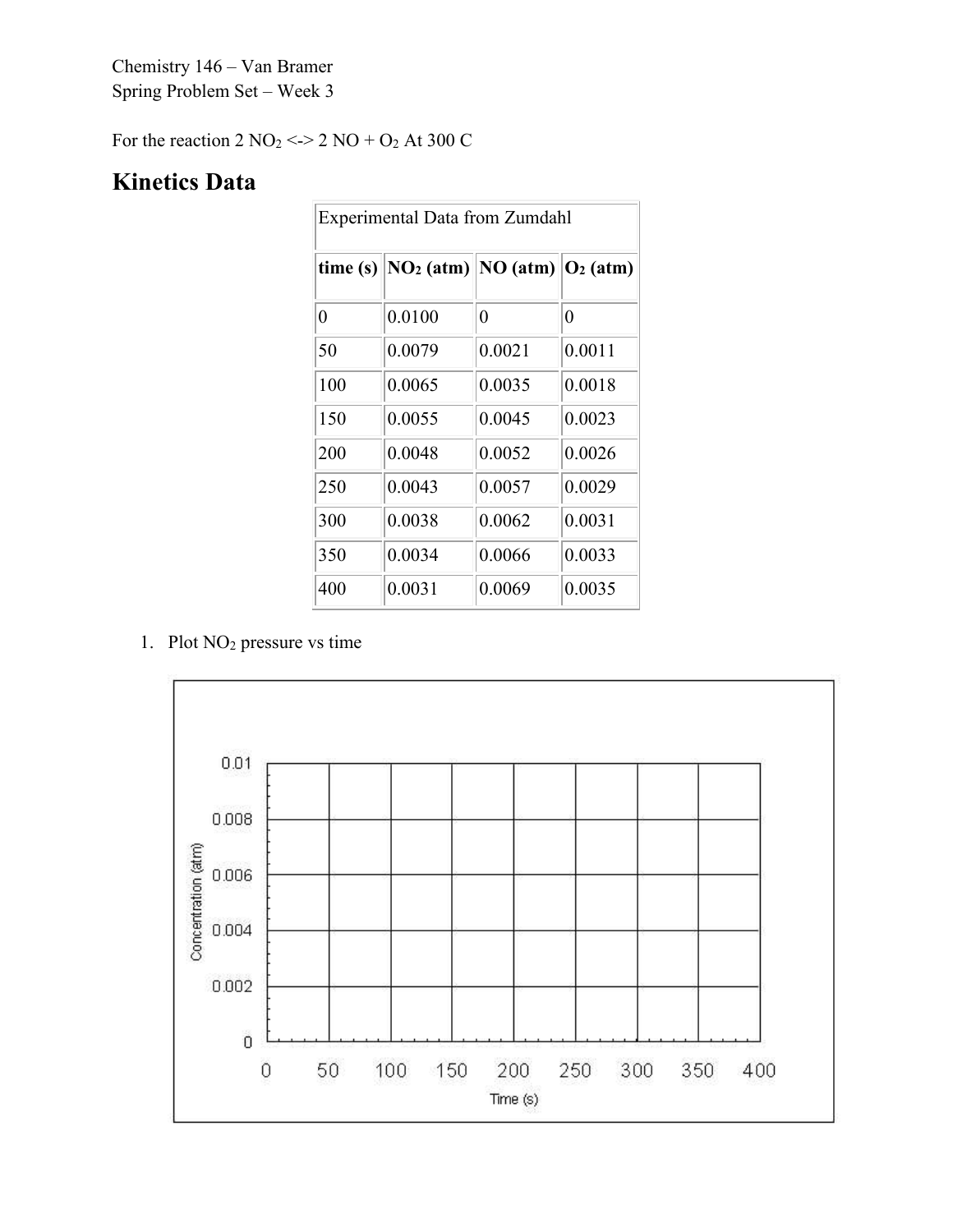

## 3. Plot O2 pressure vs time

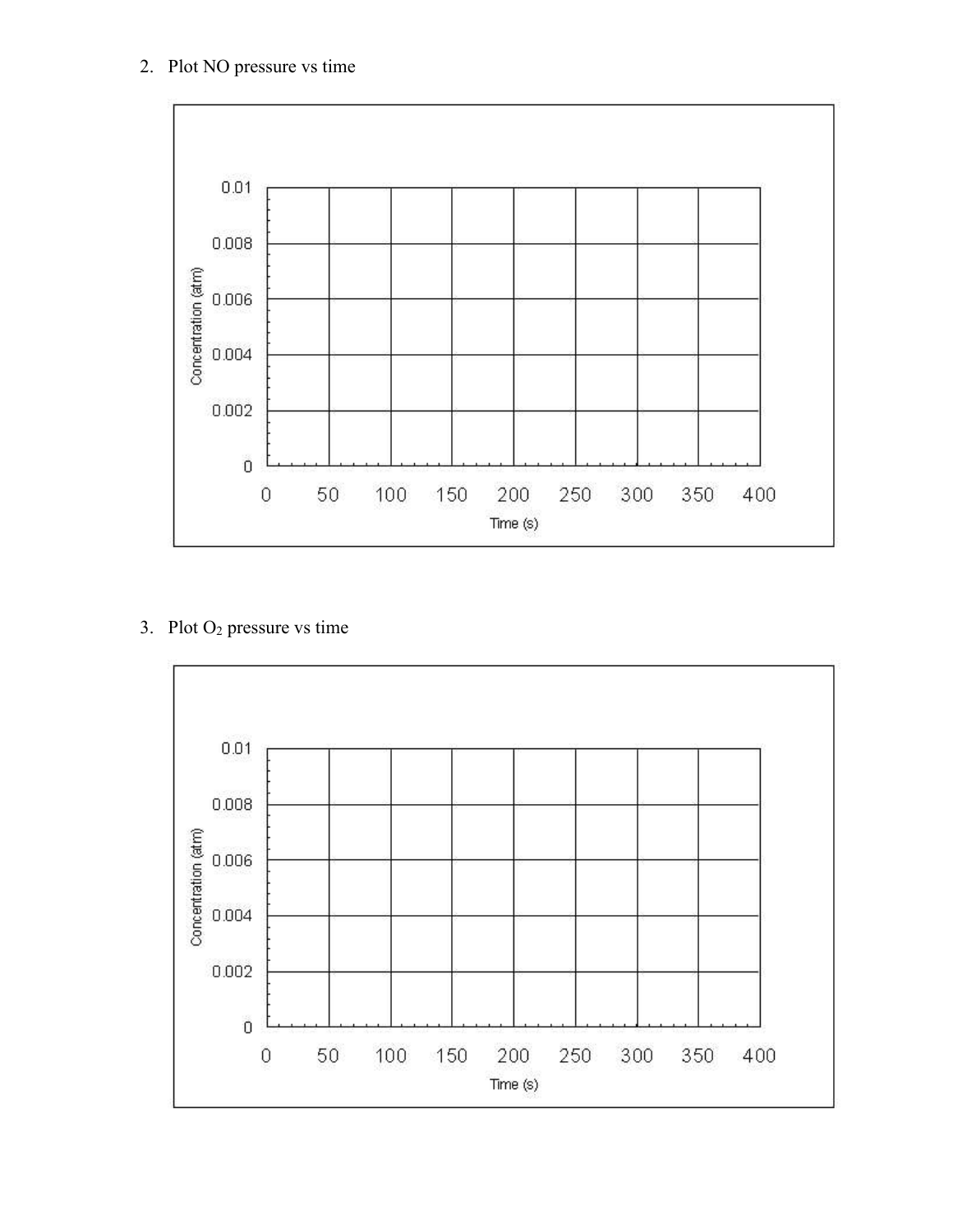## **Rate of the reaction:**

Calculate the average concentration and the average rate of the reaction for each of the time differences. What are the appropriate units for the rate of the reaction?

- $0-50 s$
- $50-100 s$
- $100-150 s$
- 150-200 s
- $200 250 s$
- $250-300 s$
- 300-350 s
- $350-400 s$

Graph the rate of the reaction for each time increment.

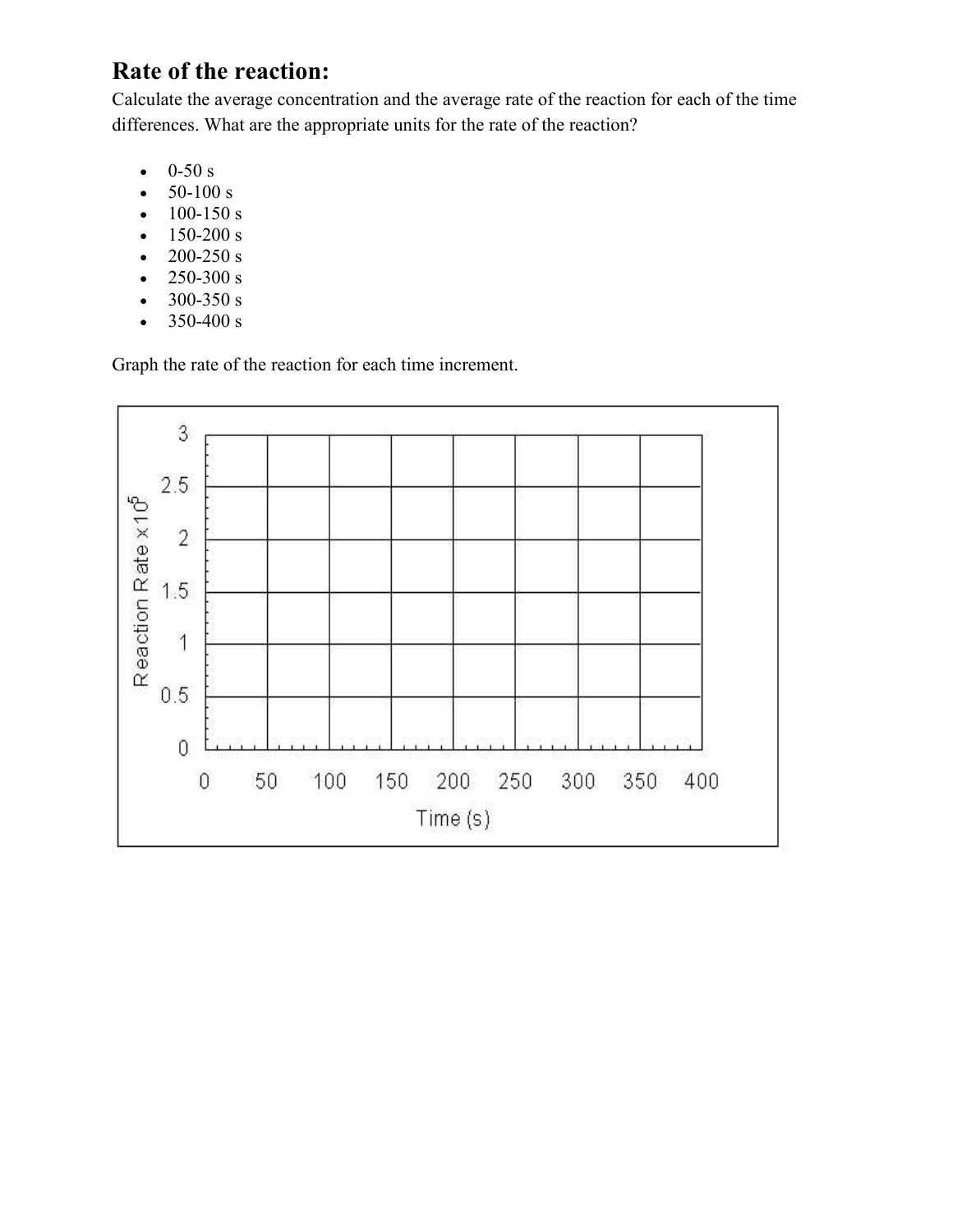## **Rate Constant**

The rate equation for a chemical reaction follows the form: Rate =  $k[reactant]^x$  where:

- Rate is the rate of the reaction
- k is the rate constant for the reaction
- [reactant] is the concentration of the reactant
- x is the order of the reaction

Based upon the figures below, which of the following equations best fits this experimental data. Then determine the rate equation for this reaction. Include the order of the reaction and the rate constant.

- $\circ$  rate = k [NO2]<sup>0</sup>
- o rate =  $k \overline{[NO2]}^1$
- o rate =  $k \,[\text{NO2}]^2$
- 1. For the reaction of NO2, assume the reaction is zero order and calculate the rate constant k at each time interval and plot the results below. What are the units for k if the reaction is zero order? Comment on how well this assumption works.